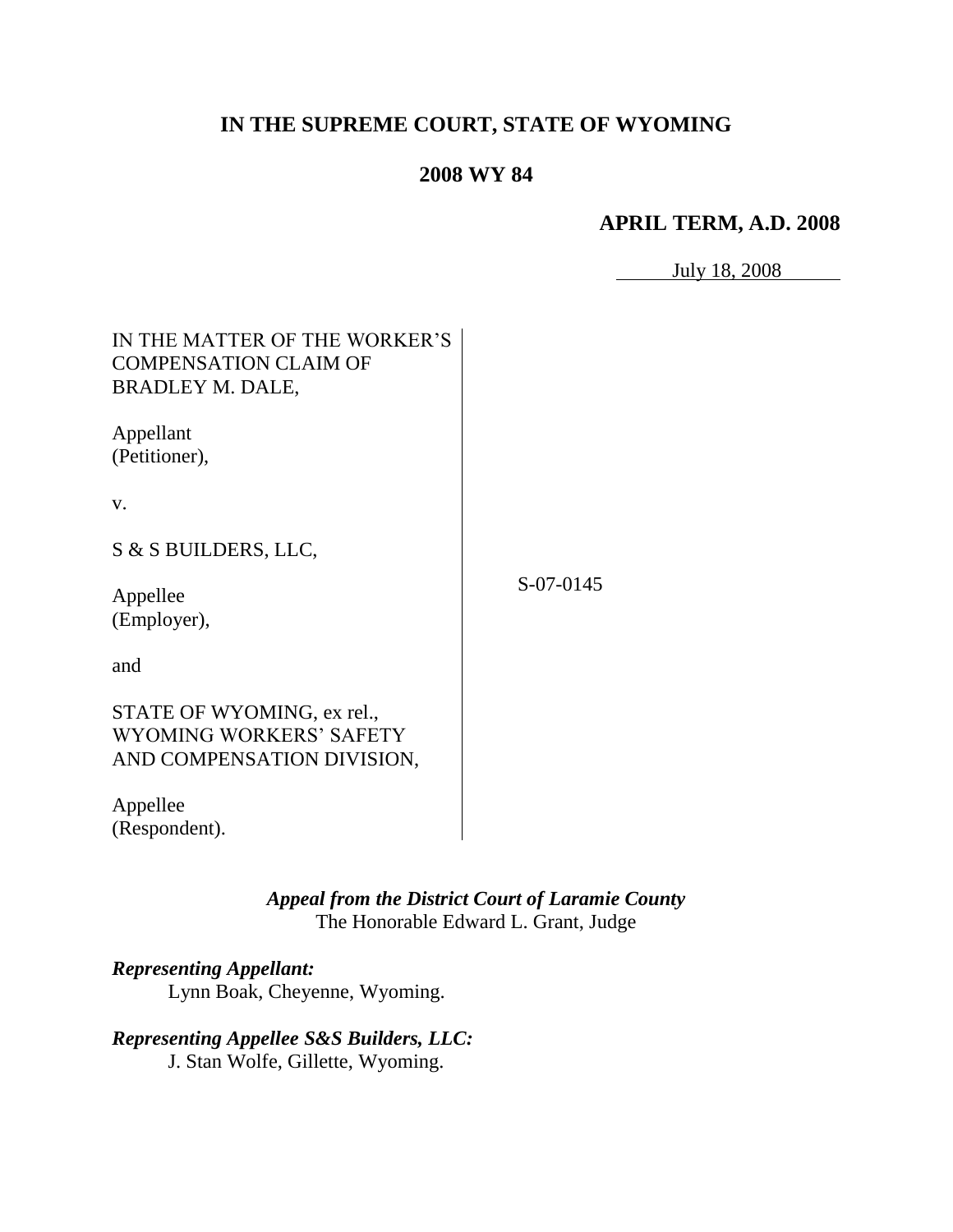*Representing Appellee State of Wyoming ex rel. Wyo. Workers' Safety & Comp. Div.:* Bruce A. Salzburg, Wyoming Attorney General; John W. Renneisen, Deputy Attorney General; Steven R. Czoschke, Senior Assistant Attorney General; Kristi M. Radosevich, Assistant Attorney General.

**Before VOIGT, C.J., and GOLDEN, HILL, KITE, JJ., and GUTHRIE, D.J.**

**NOTICE: This opinion is subject to formal revision before publication in Pacific Reporter Third. Readers are requested to notify the Clerk of the Supreme Court, Supreme Court Building, Cheyenne, Wyoming 82002, of typographical or other formal errors so correction may be made before final publication in the permanent volume.**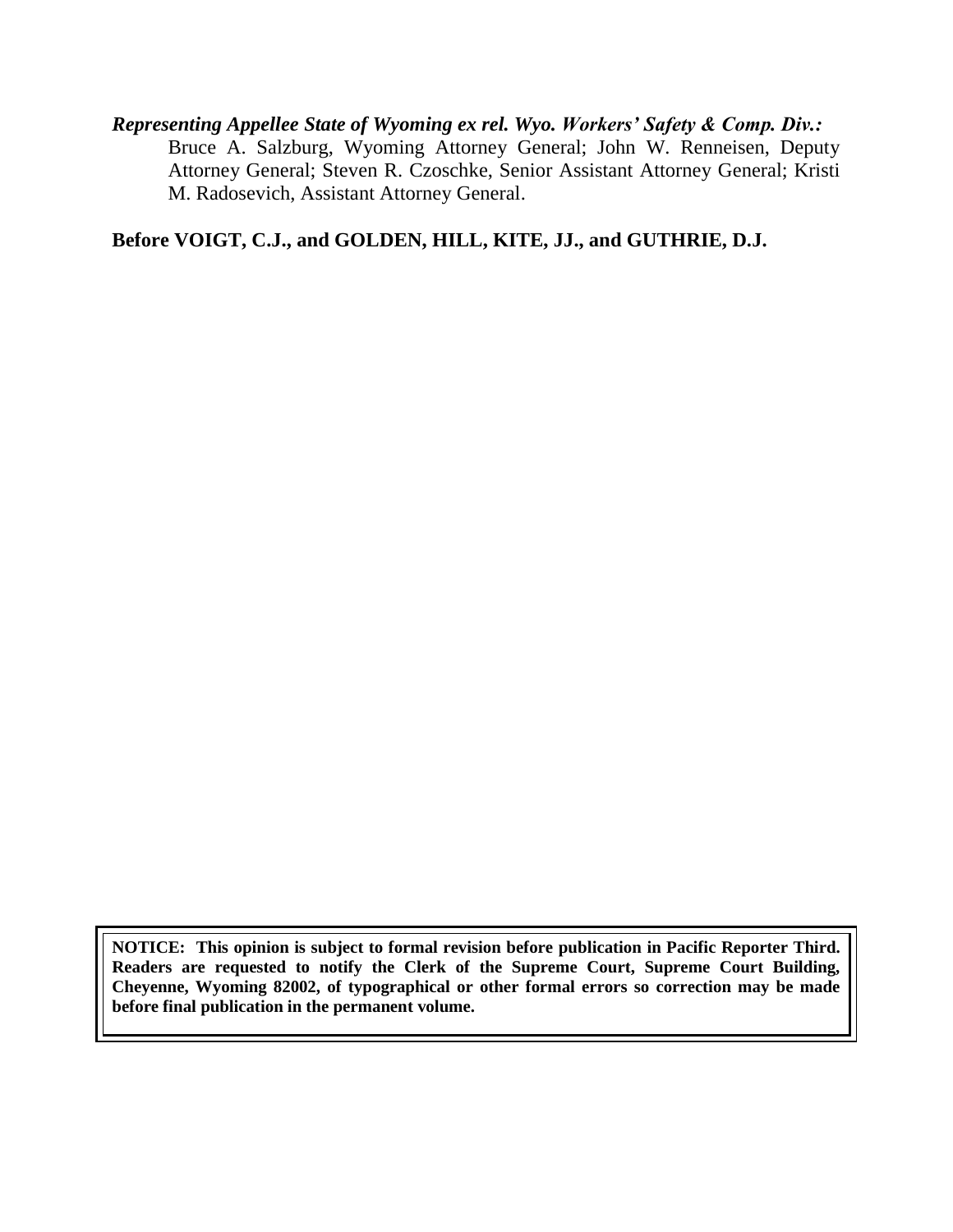#### **KITE, Justice.**

[¶1] Bradley M. Dale appeals from the district court"s order affirming the Office of Administrative Hearings (OAH) denial of his claim for worker"s compensation benefits related to an infection in his right knee. Contrary to Mr. Dale"s contention, the OAH did not commit a fundamental error by comparing his testimony during two parts of the contested case hearing. In addition, the OAH decision was supported by substantial evidence. We affirm.

#### **ISSUES**

[¶2] Mr. Dale presents two issues on appeal:

- 1. Are the Hearing Examiner"s Findings of Fact, Conclusions of Law and Order denying benefits arbitrary, capricious or an abuse of discretion?
- 2. Was it a fundamental error for the hearing examiner to acknowledge that due to his prescription medication the Appellant "was not always coherent in his testimony" and recess the hearing, then make ultimate findings of fact in which discrepancies in the Appellant's testimony between the first segment and the second segment of the hearing were used?

Although phrased somewhat differently, the issues presented by S & S Builders, LLC (Employer) and State of Wyoming ex rel. Wyoming Workers" Safety and Compensation Division (State) are substantially the same as Mr. Dale"s.

#### **FACTS**

[¶3] In the summer of 2004, Mr. Dale worked for Employer as a truck driver and heavy equipment operator. Mr. Dale had a history of serious problems with, and extensive medical treatment to, his right knee including at least fourteen surgeries and three total knee replacements. Because of his knee problems, Mr. Dale was restricted from performing manual labor for Employer.

[¶4] On August 4, 2004, Mr. Dale"s supervisor, Rick Potter, directed him to "baby sit" a silica fume concrete pour on a bridge outside of Laramie, Wyoming. The pour had been completed the night before, but it needed to be watched to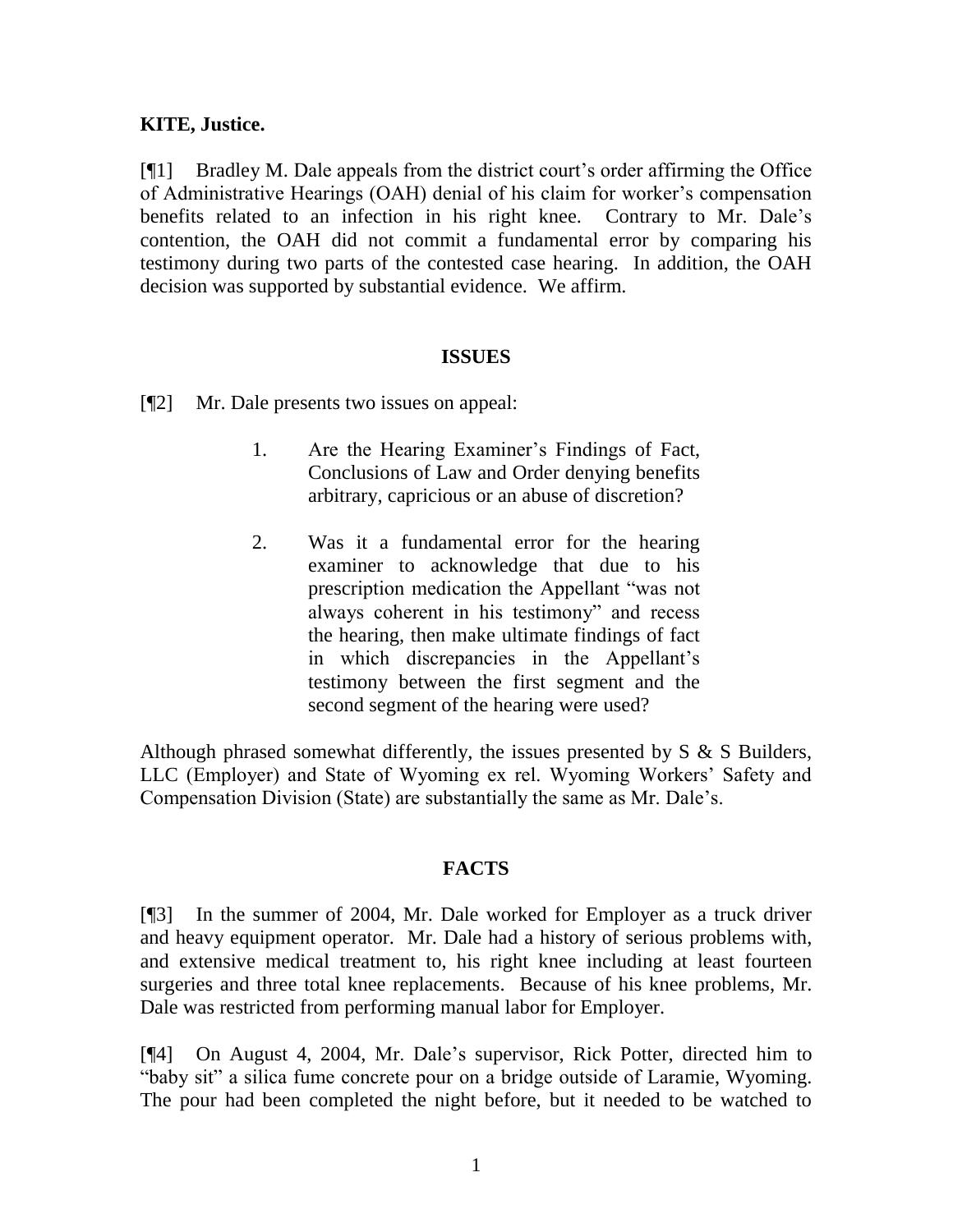ensure the concrete remained moist while it cured. Mr. Dale was using a water truck to keep the concrete moist and he filled the truck from the river below the bridge. When the truck was full, he climbed to the top to disconnect the hose. As he was climbing back down, he slipped and injured his right knee. He claimed that the slip caused severe pain, swelling and a minor scrape on his knee.

[¶5] Mr. Dale consulted several different physicians over the next few months because of his pain and concern that he had loosened his knee prosthesis when he slipped on August 4, 2004. None of the physicians' records referenced a scab or wound on his knee until he saw Kirk Kindsfater, M.D. in early November 2004. Dr. Kindsfater cultured the wound and referred Mr. Dale to a wound care clinic. The results of the culture were positive for a staphylococcus aureus (staph) infection. David Cobb, M.D., a wound care specialist, immediately hospitalized Mr. Dale and began aggressive treatment to counter the infection. While he was in the hospital, Mr. Dale filled out a report of injury, indicating that he had injured his right knee when he slipped on the truck on August 4, 2004.

[¶6] The State initially opened a case for the injury. The Employer, however, objected and the State apparently later joined in that objection. The OAH convened a contested case hearing on February 16, 2006, and, after Mr. Dale"s direct testimony, continued the hearing because the hearing examiner was concerned about Mr. Dale"s ability to proceed.

[¶7] After the second part of the hearing on June 14, 2006, the OAH issued a denial of Mr. Dale"s claims, ruling that he had not met his burden of proving the infection was causally related to his work-related injury on August 4, 2004. Mr. Dale filed a petition for review with the district court, and the district court affirmed the OAH decision. Mr. Dale then appealed to this Court.

#### **STANDARD OF REVIEW**

[¶8] When we consider an appeal from a district court"s review of an administrative agency"s decision, we give no special deference to the district court's decision. Instead, ""we review the case as if it had come directly to us from the administrative agency."" *Newman v. State ex rel. Wyo. Workers' Safety & Comp. Div*., 2002 WY 91, ¶ 7, 49 P.3d 163, 166 (Wyo. 2002), quoting *French v. Amax Coal West*, 960 P.2d 1023, 1027 (Wyo. 1998). Our review is governed by Wyo. Stat. Ann. § 16-3-114 (c) (LexisNexis 2007).

[¶9] In *Newman*, we attempted to clarify the standards of review applicable to administrative cases in order to dispel the general confusion in our case law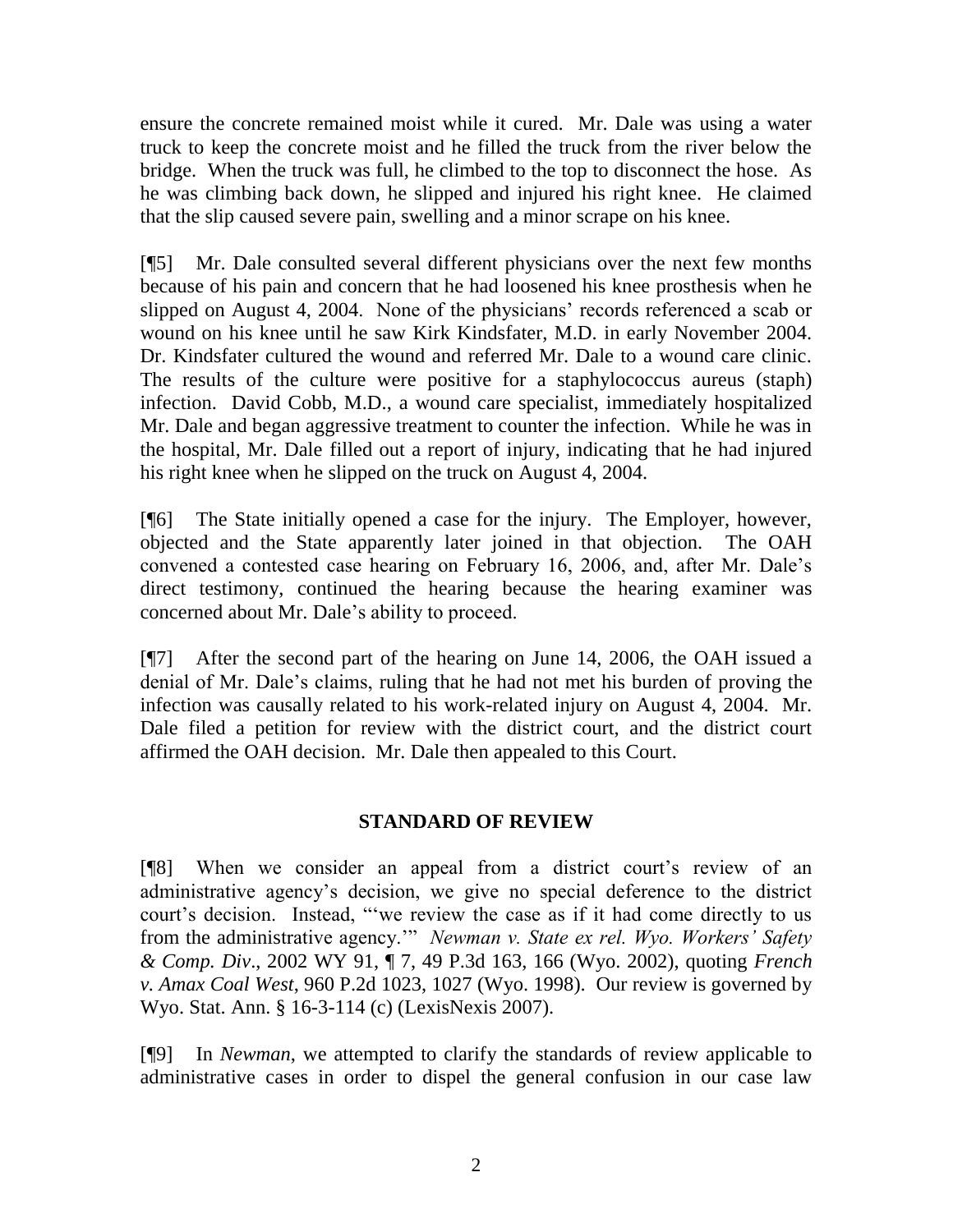regarding the application of the very specific statutory language in § 16-3-  $114(c)(ii)$ . That statutory provision states:

> (c) To the extent necessary to make a decision and when presented, the reviewing court shall decide all relevant questions of law, interpret constitutional and statutory provisions, and determine the meaning or applicability of the terms of an agency action. In making the following determinations, the court shall review the whole record or those parts of it cited by a party and due account shall be taken of the rule of prejudicial error. The reviewing court shall:

> (i) Compel agency action unlawfully withheld or unreasonably delayed; and

> (ii) Hold unlawful and set aside agency action, findings and conclusions found to be:

> (A) **Arbitrary, capricious, an abuse of discretion or otherwise not in accordance with law**;

> (B) Contrary to constitutional right, power, privilege or immunity;

> (C) In excess of statutory jurisdiction, authority or limitations or lacking statutory right;

> (D) Without observance of procedure required by law; or

> (E) **Unsupported by substantial evidence in a case reviewed on the record of an agency hearing provided by statute**.

Section 16-3-114(c) (emphasis added). We remarked that the arbitrary or capricious standard and the substantial evidence tests had been muddled in cases when agency decisions are reviewed. The blurring of these concepts had "led to the citation of every possible administrative review standard in a scattergun effort to hit the target." *Newman,* ¶ 8, 49 P.3d at 166. Moreover, the case law had failed to give separate effect to the distinct standards of review stated in § 16-3- 114(c).

[¶10] We attempted to provide guidance as to when the different standards should be applied. *Newman's* salient teachings included:

> [W]e hold the substantial evidence test is the appropriate standard of review in appeals from WAPA contested case proceedings when factual findings are involved and both parties submit evidence. We further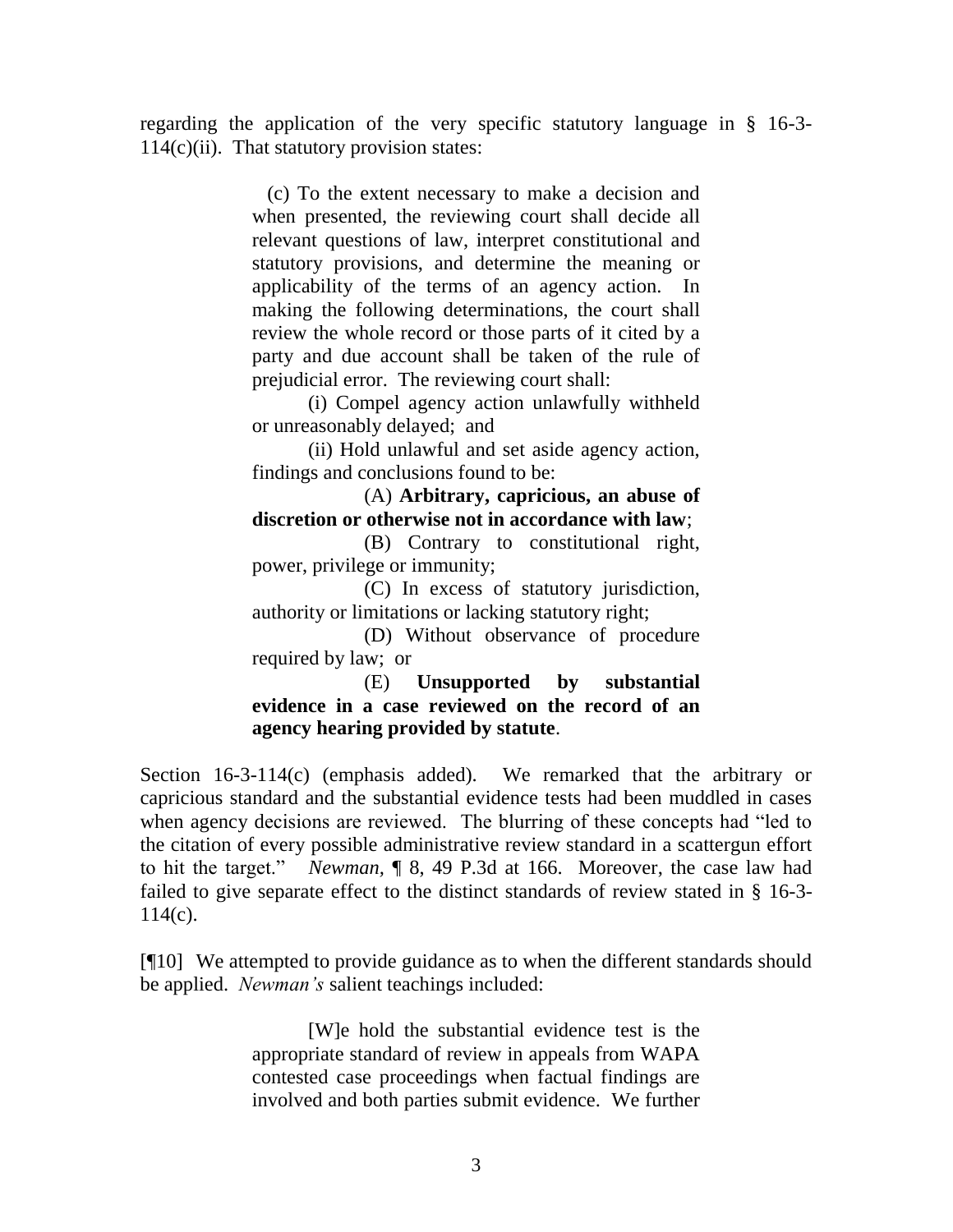hold, when only the party with the burden of proof submits evidence in the contested case proceeding and that party does not ultimately prevail, the arbitrary or capricious standard governs the judicial review of that agency decision.

Despite this holding, even if the factual findings are found to be supported by substantial evidence, the ultimate agency decision could still be found to be arbitrary or capricious for other reasons. The arbitrary or capricious standard works as a "safety net" to catch agency action which prejudices a party's substantial rights or which may be contrary to the other WAPA review standards yet is not easily categorized or fit to any one particular standard. Section  $16-3-114(c)(ii)$ ; *Community Savings and Loan Association of College Station, Texas v. Vandygriff*, 630 S.W.2d 457, 459 n. 3 (Tex. App. 1982).

*Id.,* ¶¶ 22-23, 49 P.3d at 171-72 (footnote omitted). We noted that identification of the correct standard of review is important because, although both the substantial evidence and arbitrary and capricious standards require review of the entire record, they compel the reviewing court to apply different tests to the record. *Id.,* ¶ 19, 49 P.3d at 170.

[¶11] The substantial evidence test is described as:

"In reviewing findings of fact, we examine the entire record to determine whether there is substantial evidence to support an agency"s findings. If the agency"s decision is supported by substantial evidence, we cannot properly substitute our judgment for that of the agency and must uphold the findings on appeal. Substantial evidence is relevant evidence which a reasonable mind might accept in support of the agency"s conclusions. It is more than a scintilla of evidence."

*Id.,* ¶ 12, 49 P.3d at 168, quoting *State ex rel. Wyo. Workers' Safety and Comp. Div. v. Jensen*, 2001 WY 51, ¶ 10, 24 P.3d 1133, 1136 (Wyo. 2001) (citations omitted). In addition, we explained in *Newman*, ¶ 26, 49 P.3d at 173, that in conducting a substantial evidence review of the record,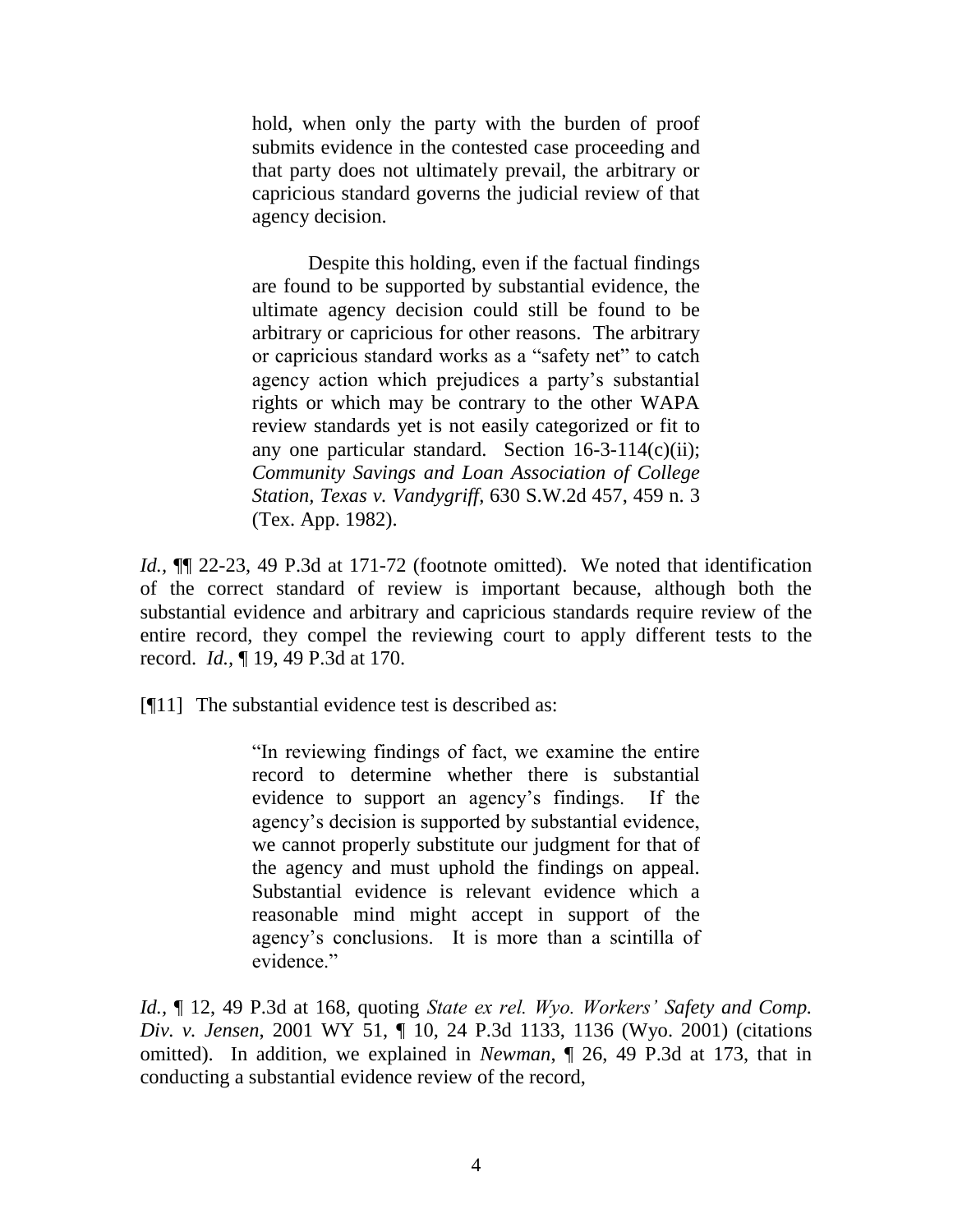the deference that normally is accorded the findings of fact by a trial court is extended to the administrative agency, and we do not adjust the decision of the agency unless it is clearly contrary to the overwhelming weight of the evidence on record. This is so because, in such an instance, the administrative body is the trier of fact and has the duty to weigh the evidence and determine the credibility of witnesses.

*See also*, *City of Casper v. Wyo. Dep't of Employment,* 851 P.2d 1, 3 (Wyo. 1993); *Board of Trustees of Laramie County School Dist. No. 1 v. Spiegel,* 549 P.2d 1161, 1178 (Wyo. 1976).

[¶12] We also held that the arbitrary and capricious standard is appropriate to review evidentiary issues when only the party with the burden of proof submitted evidence and did not prevail. The arbitrary and capricious test requires the reviewing court to review the entire record to determine whether the agency reasonably could have made its finding and order based upon all the evidence before it. *Newman,* ¶ 19, 49 P.3d at 170. The arbitrary and capricious standard is more lenient and deferential to the agency than the substantial evidence standard because "it requires only that there be a rational basis for the agency"s decision." *Id.* 

[¶13] We determined that the arbitrary and capricious standard should apply when there is no disputed evidence on an issue because the substantial evidence test is awkward when applied to a finding for the non-burdened party. *Id*., ¶ 21, 49 P.3d at 171. In *Newman,* we referred to a Pennsylvania Commonwealth Court case, *Russell v. Workmen's Compensation Appeal Board (Volkswagon of America)*, 121 Pa.Cmwlth. 436, 550 A.2d 1364, 1365 (1988) because it had grappled with the same problem. The court in *Russell* rightly pointed out that:

> where the burdened party is the only party to present evidence and does not prevail before the agency, the "substantial evidence" test falters. If no evidence was presented to support the prevailing party, there is no evidence upon which to apply the "substantial evidence" test: *i.e.*, it is impossible to find substantial evidence to support a position for which no evidence was introduced.

*Newman*, ¶ 21, 49 P.3d at 171 (quoting *Russell*, 550 A.2d at 1365-66).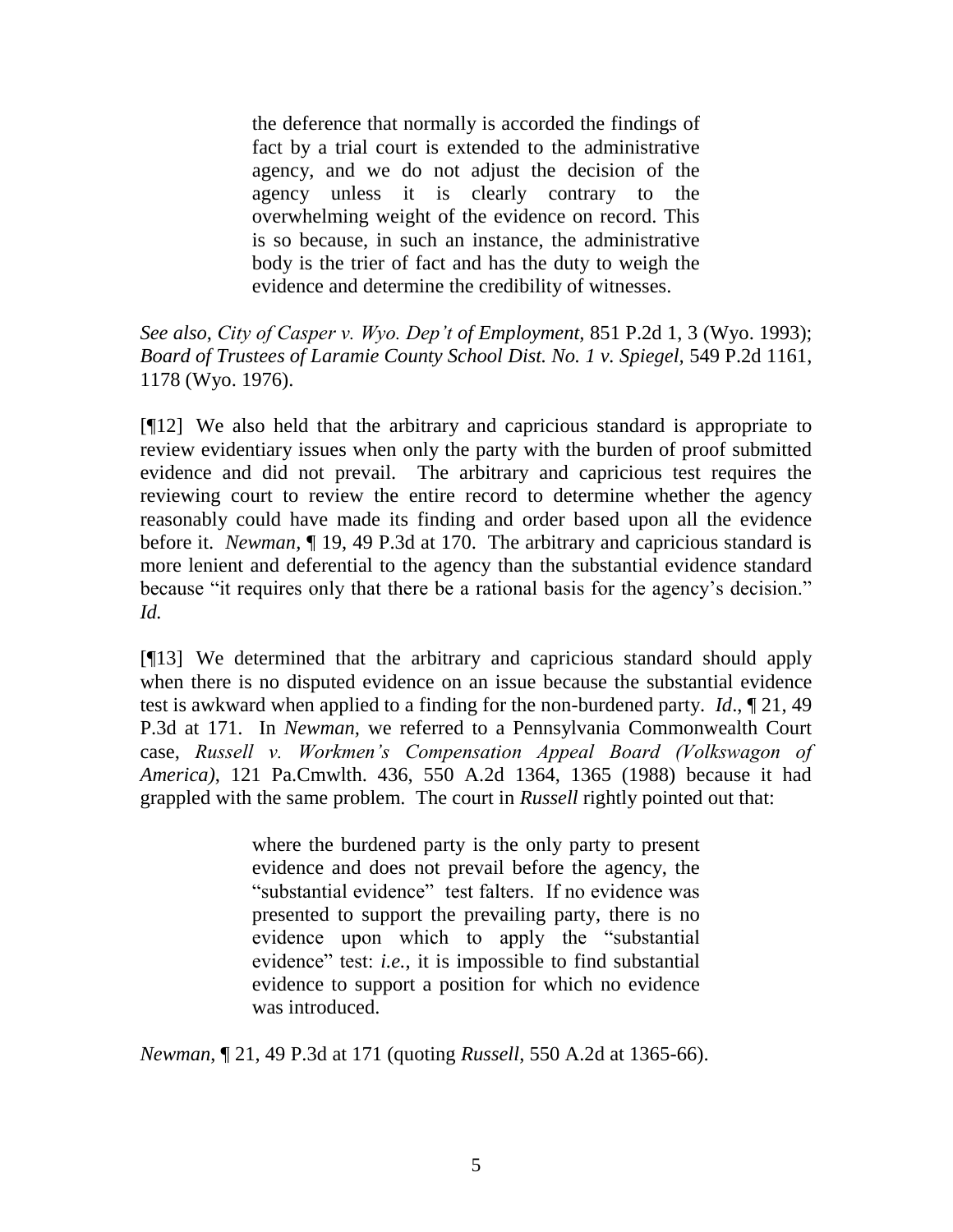[¶14] The *Russell* court stated, and we quoted in *Newman*, that in cases where the prevailing party presented no evidence, "the appropriate scope of review . . . is whether the agency erred as a matter of law or capriciously disregarded competent evidence." *Newman*, ¶ 21, 49 P.3d at 171. Partially relying on *Russell's*  reasoning, we concluded it was appropriate to apply the "arbitrary or capricious" language from our own statutory standards in such situations. *Id*., ¶ 22, 49 P.3d at 171.

[¶15] The Pennsylvania Supreme Court has since noted the difficulty in following that approach and decided that the exception created in *Russell*, which hinged application of the "capricious disregard of the evidence" standard of review on whether the non-burdened party presented evidence, is not necessary because that standard could apply in any case, as it was a subset of Pennsylvania"s statutory requirement that the agency decision must be in "accordance with law." *Leon E. Wintermyer, Inc. v. Workers' Compensation Appeal Board (Marlowe)*, 812 A.2d 478, 488 n. 13 (Pa. 2002).

[¶16] Application of the arbitrary and capricious standard of review to basic evidentiary issues has also caused problems for Wyoming courts. It is often difficult to determine whether both parties or only the party with the burden of proof presented evidence. This is especially true when the respondent party does not present a case at the contested case hearing, but, instead, relies upon cross examination of the other party"s witnesses to defeat the claim. Moreover, it can be confusing and cumbersome to apply different standards of review to what are essentially evidentiary questions.

[¶17] The case at bar clearly illustrates these difficulties. The parties submit that the applicable standard of review is the arbitrary and capricious standard because the dispositive ruling by the hearing examiner was that the claimant did not meet his burden of proof. They refer to *Boyce v. State ex rel. Wyo. Workers' Safety & Comp. Div.*, 2005 WY 9, ¶ 6, 105 P.3d 451, 454 (Wyo. 2005) to support their positions. *Boyce* has been misconstrued as holding that, in all cases where the hearing examiner rules that the claimant failed to meet his burden of proof, the arbitrary and capricious standard applies. In fact, we applied the arbitrary and capricious standard in *Boyce* because the OAH decision was based on a misapplication of the law. *Id.,* ¶ 6, 105 P.3d at 454. The hearing examiner had concluded the claimant was required to present expert medical testimony to establish that her work conditions "materially or substantially" contributed to her injury. *Id.,* ¶ 9, 105 P.3d at 454. Because Ms. Boyce did not present expert testimony using that precise terminology (her doctors testified her work "aggravated" her condition), the hearing examiner concluded she had not satisfied her burden of proof. *Id.* We used the arbitrary and capricious standard because the underlying problem was that the OAH misapplied the law and that error led to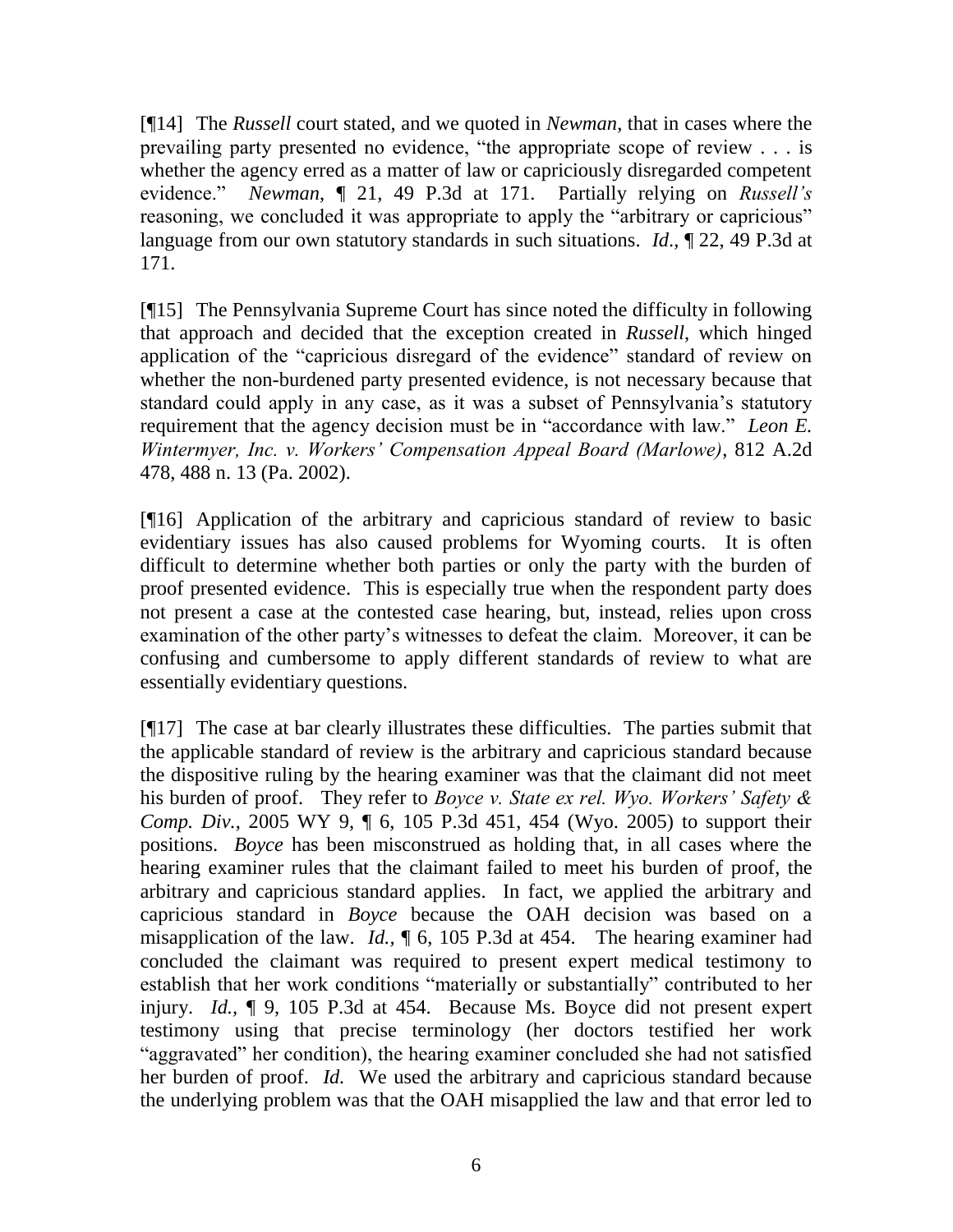an arbitrary finding that the claimant had not met her burden of proof. The *Boyce*  decision does not, therefore, support use of the arbitrary and capricious standard anytime the hearing examiner couches his ruling in terms that the claimant failed to meet his burden of proof.

[¶18] Since then, we have, in some cases, perpetuated the confusion by relying on *Boyce* as authority to apply the arbitrary and capricious standard of review to evidentiary determinations simply because the hearing examiner"s ultimate ruling was that the party with the burden of proof did not satisfy it. *See, e.g*., *State ex rel. Wyo. Workers' Safety & Comp. Div. v. Slaymaker,* 2007 WY 65, 156 P.3d 977 (Wyo. 2007); *Spletzer v. State ex rel. Wyo. Workers' Safety & Comp. Div.,* 2005 WY 90, 116 P.3d 1103 (Wyo. 2005) and *Taylor v. State ex rel. Wyo. Workers' Safety & Comp. Div.,* 2005 WY 148, 123 P.3d 143 (Wyo. 2005) (referring to both the substantial evidence and arbitrary and capricious standards of review); *David v. State ex rel. Wyo. Workers' Safety & Comp. Div.,* 2007 WY 22, 151 P.3d 280 (Wyo. 2007) (applying arbitrary and capricious standard because the hearing examiner ruled the claimant had not met his burden of proof).

[¶19] While our analysis in *Newman* was, and continues to be, supported by credible authorities, the difficulty we have had in consistently applying the standards convinces us that we need to further refine our standards of judicial review for agency actions. We will, however, remedy this problem differently than the Pennsylvania Supreme Court did in *Leon*.

[¶20] The judicial review provision of the federal Administrative Procedures Act,  $5 \text{ U.S.C.}$  § 706,<sup>1</sup> is similar to § 16-3-114(c). Historically under the federal act, the

(1**)** compel agency action unlawfully withheld or unreasonably delayed; and

 $1\quad 5$  U.S.C.  $\S 706$  states:

To the extent necessary to decision and when presented, the reviewing court shall decide all relevant questions of law, interpret constitutional and statutory provisions, and determine the meaning or applicability of the terms of an agency action. The reviewing court shall--

(2) hold unlawful and set aside agency action, findings, and conclusions found to be--

 <sup>(</sup>A) arbitrary, capricious, an abuse of discretion, or otherwise not in accordance with law;

(B) contrary to constitutional right, power, privilege, or immunity;

 <sup>(</sup>C) in excess of statutory jurisdiction, authority, or limitations, or short of statutory right;

(D) without observance of procedure required by law;

(E) unsupported by substantial evidence in a case subject to [sections 556](http://www.westlaw.com/Find/Default.wl?rs=dfa1.0&vr=2.0&DB=1000546&DocName=5USCAS556&FindType=Y) and [557](http://www.westlaw.com/Find/Default.wl?rs=dfa1.0&vr=2.0&DB=1000546&DocName=5USCAS557&FindType=Y) of this title or otherwise reviewed on the record of an agency hearing provided by statute; or

(F) unwarranted by the facts to the extent that the facts are subject to trial de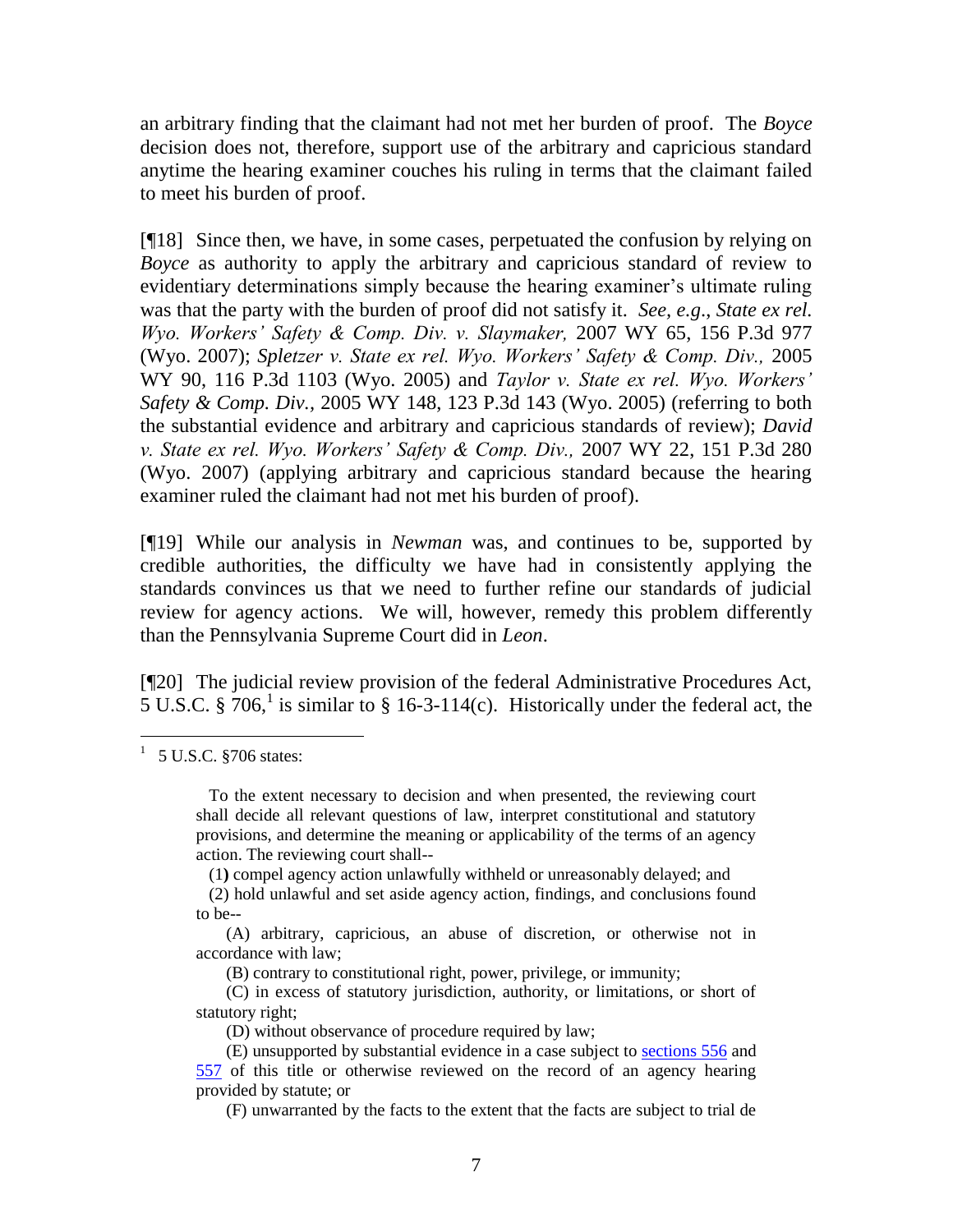arbitrary and capricious standard was used to review informal adjudications. 33 Fed. Prac. & Proc., Judicial Review § 8334. *Friends of the Bow v. Thompson,* 124 F.3d 1210, 1214-17 ( $10<sup>th</sup>$  Cir. 1997), demonstrates the traditional use of the arbitrary and capricious standard of review in adjudicative contexts. In that case, the Tenth Circuit Court of Appeals applied the arbitrary and capricious standard of review in 5 U.S.C. § 706 to review an agency"s decision after an informal proceeding involving a timber sale. *See also*, *Citizens to Preserve Overton Park, Inc. v. Volpe,* [401 U.S. 402, 416, 91 S.](http://www.westlaw.com/Find/Default.wl?rs=dfa1.0&vr=2.0&DB=708&FindType=Y&ReferencePositionType=S&SerialNum=1971127022&ReferencePosition=823) Ct. 814, 28 L. Ed. 2d 136 (1971). On the other hand, the substantial evidence standard has traditionally been applied to review evidentiary findings after formal, trial-type agency proceedings. 33 Fed. Prac. & Proc., Judicial Review §§ 8333.

[¶21] Section 16-3-114(c)(ii) provides only one evidentiary standard of review. Under the plain language of the statute, reversal of an agency finding or action is required if it is "not supported by substantial evidence." Because contested case hearings under Wyoming's Administrative Procedures Act, are formal, trial-type proceedings, use of the substantial evidence standard for review of evidentiary matters is more in keeping with the original intent of the drafters of the administrative procedures act. 33 Fed. Prac. & Proc., Judicial Review §§ 8333, 8334.

[¶22] Thus, in the interests of simplifying the process of identifying the correct standard of review and bringing our approach closer to the original use of the two standards, we hold that henceforth the substantial evidence standard will be applied any time we review an evidentiary ruling. When the burdened party prevailed before the agency, we will determine if substantial evidence exists to support the finding for that party by considering whether there is relevant evidence in the entire record which a reasonable mind might accept in support of the agency"s conclusions. If the hearing examiner determines that the burdened party failed to meet his burden of proof, we will decide whether there is substantial evidence to support the agency"s decision to reject the evidence offered by the burdened party by considering whether that conclusion was contrary to the overwhelming weight of the evidence in the record as a whole. *See*, *Wyo. Consumer Group v. Public Serv. Comm'n of Wyo.,* 882 P.2d 858, 860-61 (Wyo. 1994); *Spiegel,* 549 P.2d at 1178 (discussing the definition of substantial evidence as "contrary to the overwhelming weight of the evidence"). If, in the course of its decision making process, the agency disregards certain evidence and explains its reasons for doing so based upon determinations of credibility or other factors

novo by the reviewing court.

 $\overline{a}$ 

In making the foregoing determinations, the court shall review the whole record or those parts of it cited by a party, and due account shall be taken of the rule of prejudicial error.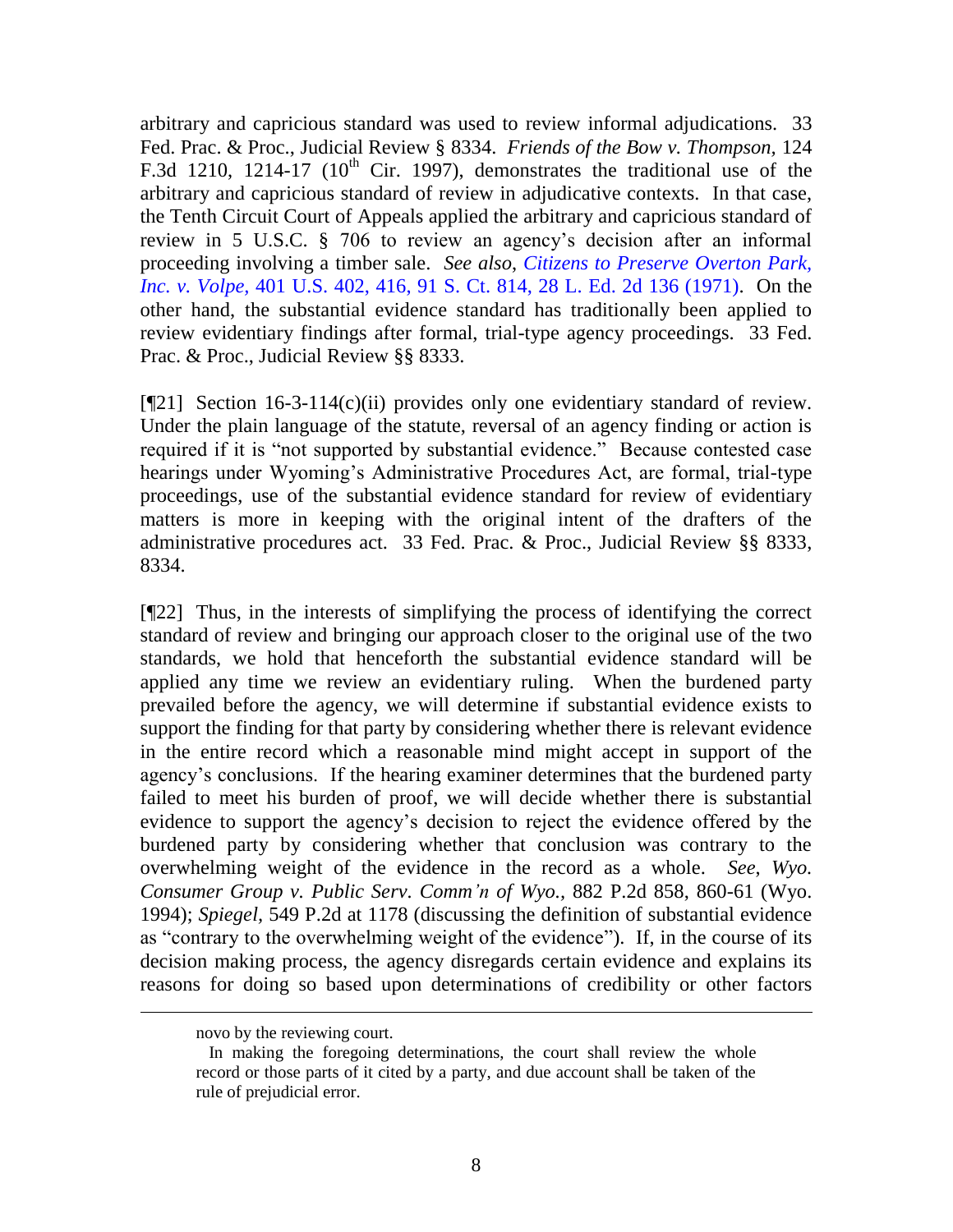contained in the record, its decision will be sustainable under the substantial evidence test. Importantly, our review of any particular decision turns not on whether we agree with the outcome, but on whether the agency could reasonably conclude as it did, based on all the evidence before it.

[¶23] The arbitrary and capricious standard remains a "safety net" to catch agency action which prejudices a party"s substantial rights or which may be contrary to the other W.A.P.A. review standards yet is not easily categorized or fit to any one particular standard." *Newman,* ¶ 23, 49 P.3d at 172. Although we explained the "safety net" application of the arbitrary and capricious standard in *Newman,* we will refine it slightly here to more carefully delineate that it is not meant to apply to true evidentiary questions. Instead, the arbitrary and capricious standard will apply if the hearing examiner refused to admit testimony or documentary exhibits that were clearly admissible or failed to provide appropriate findings of fact or conclusions of law. This listing is demonstrative and not intended as an inclusive catalog of all possible circumstances. *Id.* 

[¶24] There will be times when the arbitrary and capricious standard appears to overlap with some of the other standards. For example, a decision against the great weight of the evidence might properly be called arbitrary or capricious in everyday language. However, the words "arbitrary" and "capricious" must be understood in context as terms of art under the administrative review statute and should not be employed in areas where the more specifically defined standards provide sufficient relief.

[¶25] In summary, while we believe *Newman* was analytically correct and supported by relevant authorities, application of the different standards of review to evidentiary matters proved confusing and led to arguably inconsistent decisions. Thus, we take this opportunity to diverge somewhat from *Newman* in order to simplify the process of determining the proper standard of review for both litigants and courts. In the future, we will apply the substantial evidence standard anytime we are reviewing an evidentiary issue.

[¶26] As always, we review an agency"s conclusions of law *de novo*, and ""[w]e will affirm an agency's legal conclusion only if it is in accordance with the law." *Diamond B Servs., Inc. v. Rohde*, 2005 WY 130, ¶ 12, 120 P.3d 1031, 1038 (Wyo. 2005), quoting *DC Prod. Serv. v. Wyo. Dep't of Empl.*, 2002 WY 142, ¶ 7, 54 P.3d 768, 771 (Wyo. 2002).

[¶27] In this case, Mr. Dale challenges the hearing examiner's evidentiary determination on disputed evidence that his staph infection was not caused by a work related injury. Consistent with our discussion above, we will review that factual determination for substantial evidence, or, in other words, for relevant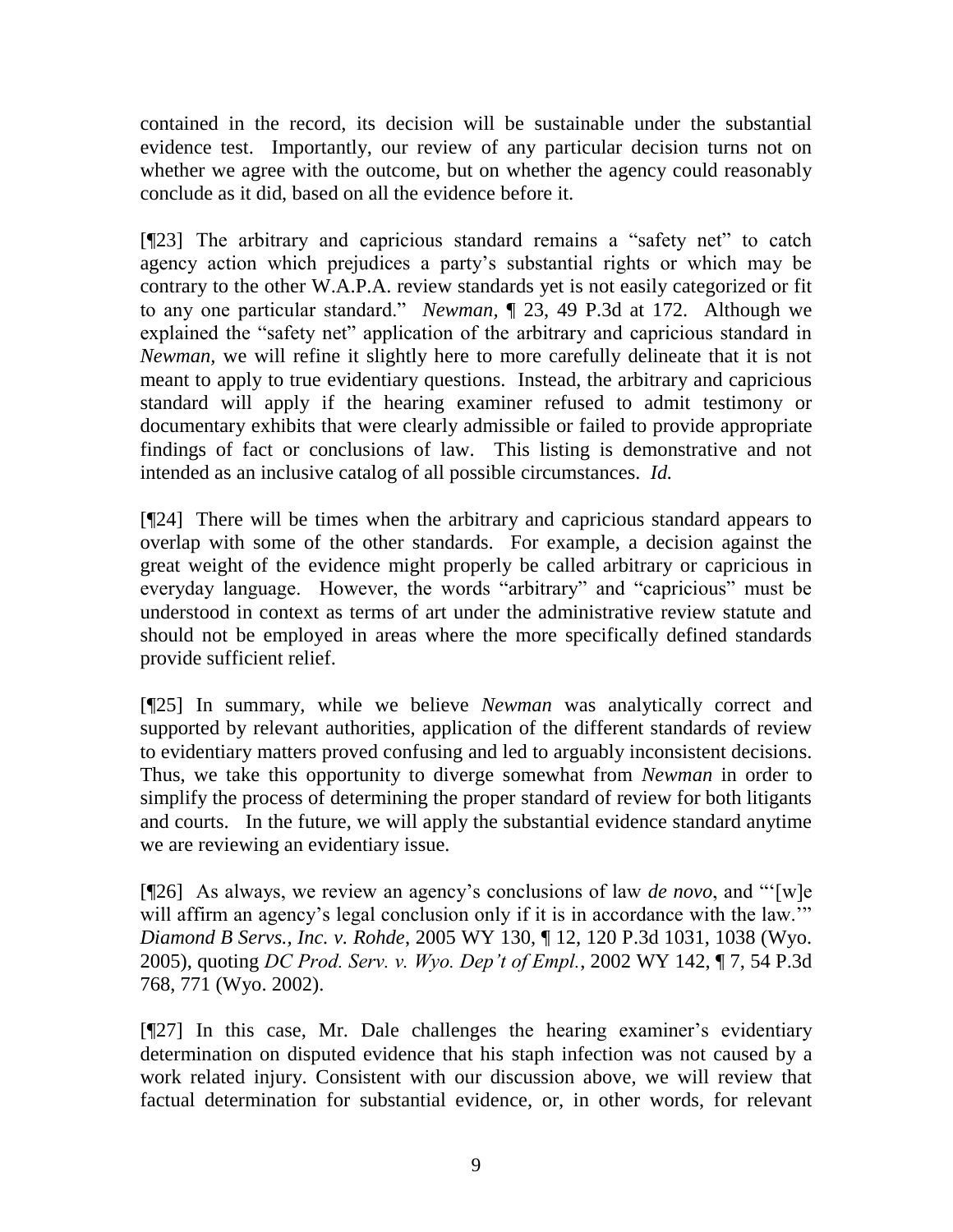evidence that a reasonable mind might accept in support of the hearing examiner's decision.

## **DISCUSSION**

[¶28] In order to facilitate the discussion and ensure that we focus only on appropriate evidence in reviewing the OAH decision, we will consider Mr. Dale"s issues in reverse order.

## *1. Hearing Procedure*

[¶29] The OAH initially convened the contested case hearing on February 16, 2006. At the conclusion of Mr. Dale"s direct testimony, the hearing examiner expressed concern about his ability to continue with the hearing. The hearing examiner remarked that he "became concerned about halfway through Mr. Dale"s testimony" that Mr. Dale"s pain was making him unable "to adequately proceed and testify in this matter." He expressed concern that Mr. Dale would not be able to accurately answer questions. All of the parties agreed with the hearing examiner, and the hearing was continued until June 14, 2006.

[ $[$ ]30] At the June 14<sup>th</sup> hearing, Mr. Dale stated that he felt a lot better than he had at the prior hearing. The hearing examiner ruled that he could have another opportunity to testify in direct examination:

> I would note that when we suspended the proceedings in February, Mr. Santini had just finished his direct of Mr. Dale. However, the State has indicated that it doesn"t object to additional evidence. And given the passage of time and the events of that day, I will give Mr. Santini another bite if he feels that there is anything else he wishes to ask his client before we proceed to cross-examination.

Mr. Dale then testified briefly on direct examination.

[¶31] On appeal, Mr. Dale claims that the hearing examiner committed fundamental error by comparing his testimony in the first segment of the hearing to his testimony in the second segment. An example of the hearing examiner's reliance on the discrepancies in Mr. Dale"s testimony is: "Dale"s description of the scrape was not clear and Dale changed his testimony between the first hearing and the second hearing in this matter. Dale initially testified there was no blood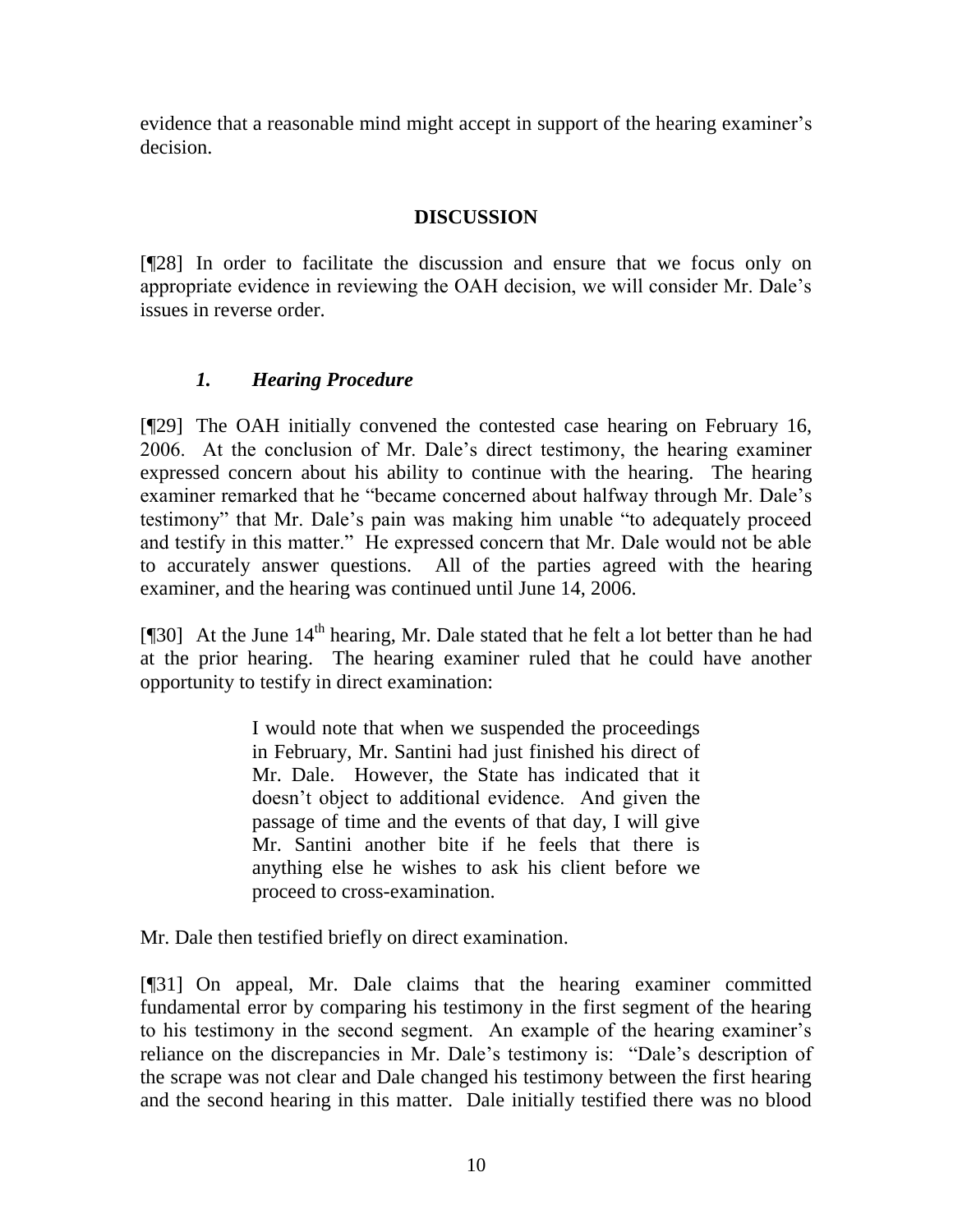when he observed the scrape, but later changed his testimony stating he observed a small amount of blood."

[¶32] Mr. Dale suggests that the hearing examiner violated his due process rights by failing to strike his testimony in the first segment of the hearing from the record and allowing him to start over. He analogizes to the situation in *deShazer v. State,*  2003 WY 98, ¶ 25, 74 P.3d 1240, 1250-51 (Wyo. 2003). In that case, we ruled the district court had violated the criminal defendant's due process rights when it failed to suspend the trial and order a mental competence evaluation when there were indications he was not competent to proceed. In *deShazer,* the defendant was entitled to the protection of the competence statutes, Wyo. Stat. Ann. §§ 7-11-301 through 7-11-307 (LexisNexis 2007). There are, however, no comparable statutes which require competency evaluations in workers' compensation cases.

[¶33] As Employer points out, Mr. Dale did not request that his testimony from the first part of the hearing be struck from the record. Instead, he accepted, without objection, the hearing examiner's invitation to continue his direct examination at the second segment of the hearing. As we have stated previously:

> [a] party is obligated to object at the agency level to the administrative tribunal"s procedure so that the tribunal will have an opportunity to correct its errors. *Wright [v. State ex rel., Wyoming Workers' Safety and Compensation Division*], 983 P.2d [1227,] 1231 [(Wyo. 1999)]. If a party has an opportunity to object to the administrative tribunal"s procedural rulings and fails to do so, it waives its right to challenge the administrative tribunal"s procedure on appeal. *Id*.

*Amoco Prod. Co. v. Wyo. State Bd. Of Equalization,* 7 P.3d 900, 906 (Wyo. 2000). Mr. Dale was given an ample opportunity to be heard and, in the absence of an objection, he waived his right to contest the hearing examiner"s procedural ruling. Because both segments of the hearing were part of the evidentiary record, the hearing examiner appropriately referred to both and noted inconsistencies in Mr. Dale's testimony.

[¶34] Moreover, we do not believe that Mr. Dale was prejudiced by the hearing examiner considering both portions of the hearing in reaching his decision. While the hearing examiner did note some minor discrepancies in Mr. Dale"s testimony, especially regarding the circumstances of how he scraped his knee and the extent of his August 4, 2004, injury, those discrepancies were not the sole or even primary reason for the hearing examiner"s decision. As will be explained in detail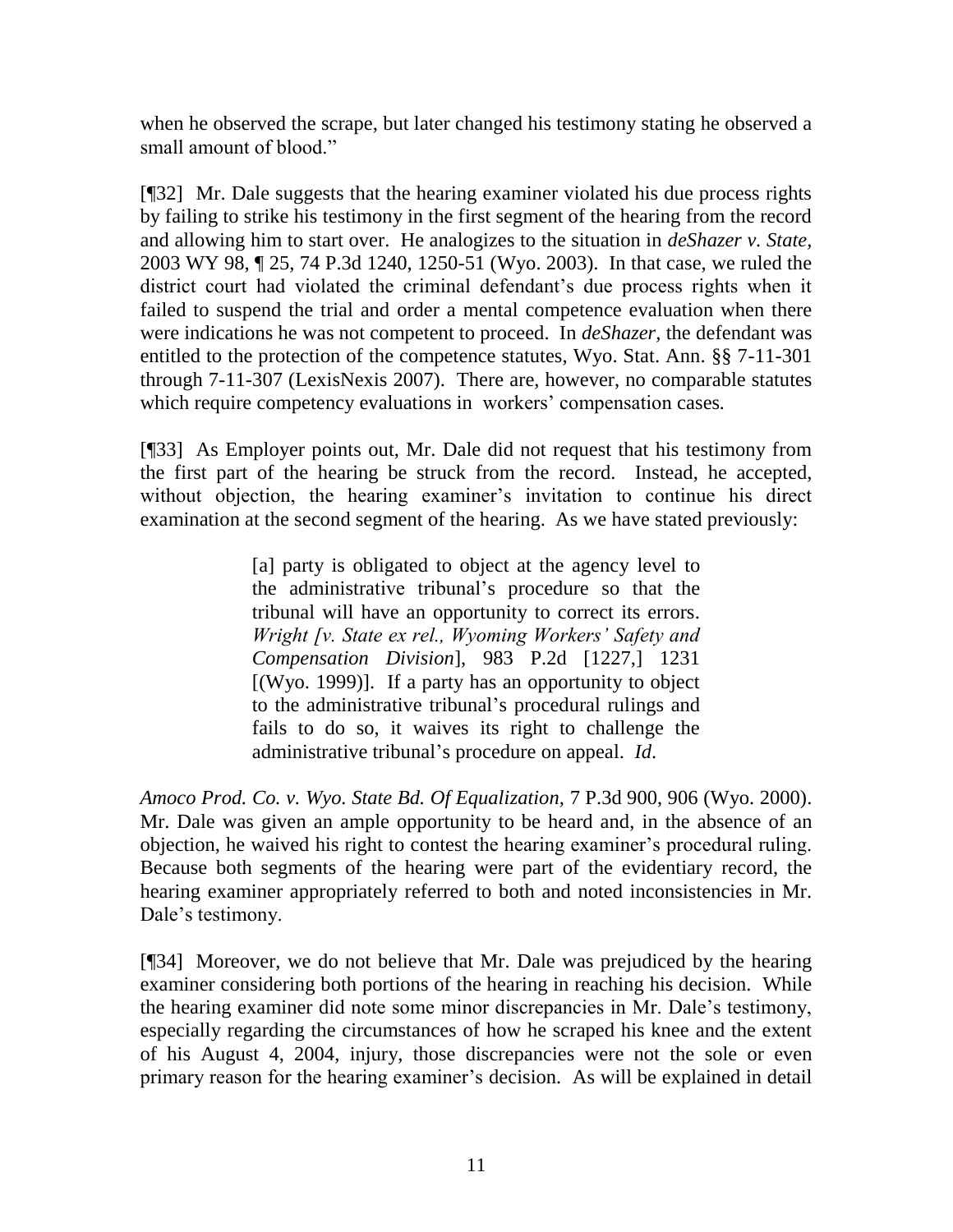below, the record includes substantial other evidence to support the agency decision.

## *2. Work-Related Injury*

[¶35] The claimant has the burden of proving each of the essential elements of his claim by a preponderance of the evidence. *Sherwin-Williams Co. v. Borchert,* 994 P.2d 959, 963 (Wyo. 2000). As a part of that burden, the claimant must prove a causal connection exists between a work-related injury and the injury for which worker's compensation benefits are being sought. That determination involves a question of fact. *Taylor*, ¶ 9, 123 P.3d at 146; *Morgan v. Olsten Temp. Servs.*, 975 P.2d 12, 16 (Wyo. 1999).

[¶36] The dispositive findings of fact contained in the OAH order state:

- 32. This Office finds Dale did not meet his burden of proving, by a preponderance of the evidence, his November 2004 right knee infection and subsequent treatment was directly related to his August 4, 2004 injury. Dale"s description of the scrape was not clear and Dale changed his testimony between the first hearing and the second hearing in this matter. Dale initially testified there was no blood when he observed the scrape, but later changed his testimony stating he observed a small amount of blood. When Dale informed his employer he had hurt his right knee he only mentioned the twisting and pain and made no mention of the scrape. Potter testified he saw Dale in the late afternoon of August 4, 2004 and knew Dale"s right knee was hurting, but observed no evidence of blood in the area of Dale's right knee.
- 33. Dale underwent numerous medical examinations from August 20, 2004 until November 5, 2005. The physicians' notes of Dale's numerous examinations provide [a] very detailed explanation of Dale"s physical examinations and in none of the notes are there any indication[s] of a scab or scrape on Dale"s right knee. Further, the fluid drained from Dale"s knee in September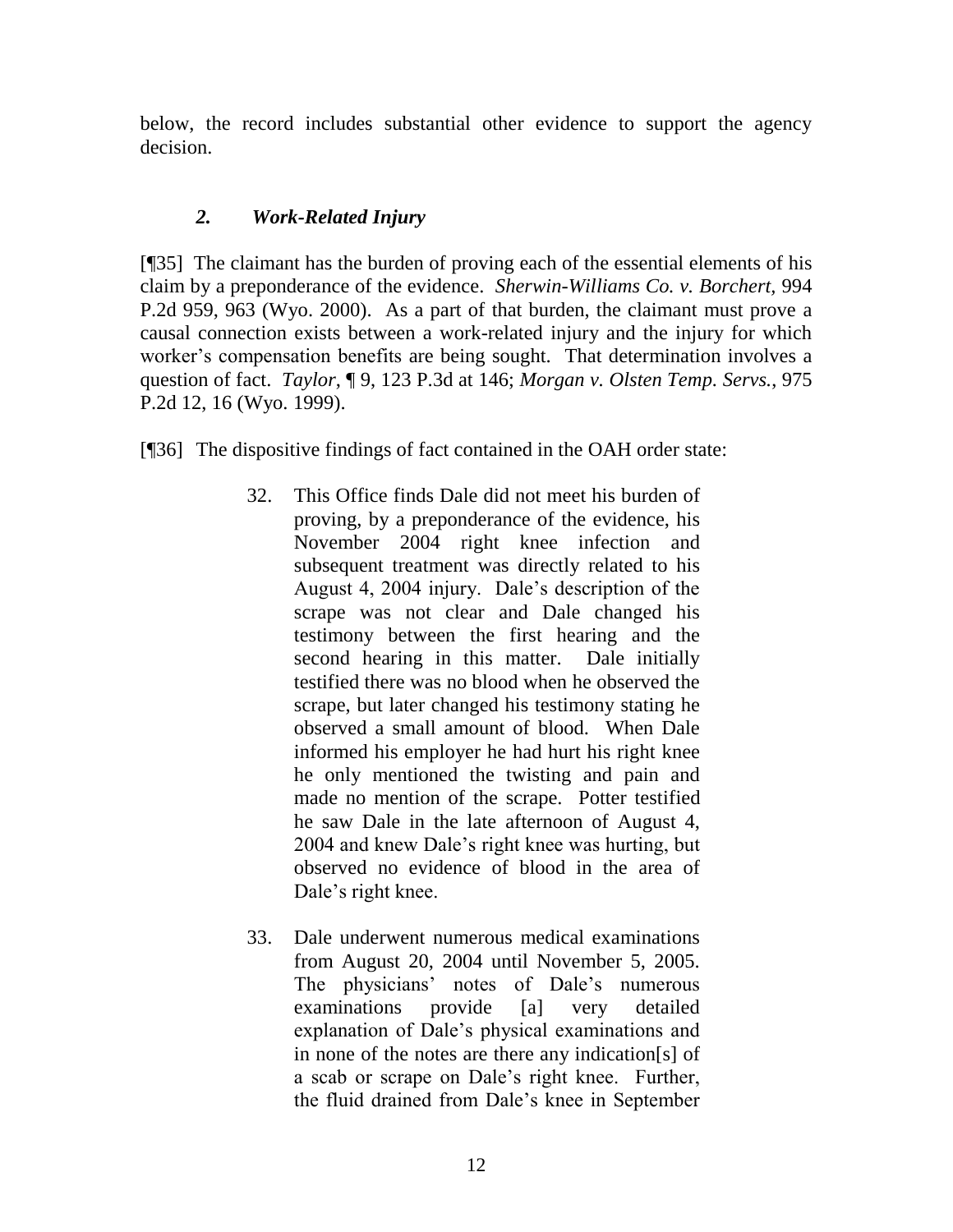2004 was negative for infection. Additionally, Dale informed both Dr. Kindsfater and Dr. Cobb the scrape of his right knee occurred approximately two weeks before his November 5, 2004 examination.

- 34. Dr. Basta wrote a December 16, 2004 letter to the Division indicating Dale had a scrape on his right knee when examined on August 20, 2004, but admitted she had no recollection of the scrape and Dr. Basta"s statement may have been based upon something Dale told her when Dale requested Dr. Basta to write the letter. Dr. Co[bb] testified he believed Dale"s infection was related to the August 2004 work injury, but admitted his testimony was speculative and only based upon Dale's history of the scrape waxing and waning. Dr. Co[bb] admitted he had no objective evidence relating Dale"s infection to the August 4, 2004 injury. Dr. Kindsfater testified he did not believe Dale's infection was related to the August 4, 2004 work incident. Dr. Kindsfater based his opinion on the timing of the infection and Dale"s own admission he had scraped his right knee only two weeks before the November 5, 2004 examination.
- 35. Based upon Dale"s inability and inconsistency in describing the scrape, the lack of any notation of the scrape in any medical reports prior to November 5, 2004, the September 2004 tests showing no knee infection, Dale's statement [to] two of his doctors that he had scraped his knee only two weeks before the November 5, 2004 examination and the clear testimony of Dr. Kindsfater, this office must find Dale has failed to meet his burden of proof to show his right knee infection was related to his August 4, 2004 injury.

We review the entire record to determine whether substantial evidence exists to support the hearing examiner's evidentiary finding that Mr. Dale's staph infection was not related to his August 4, 2004, work related injury.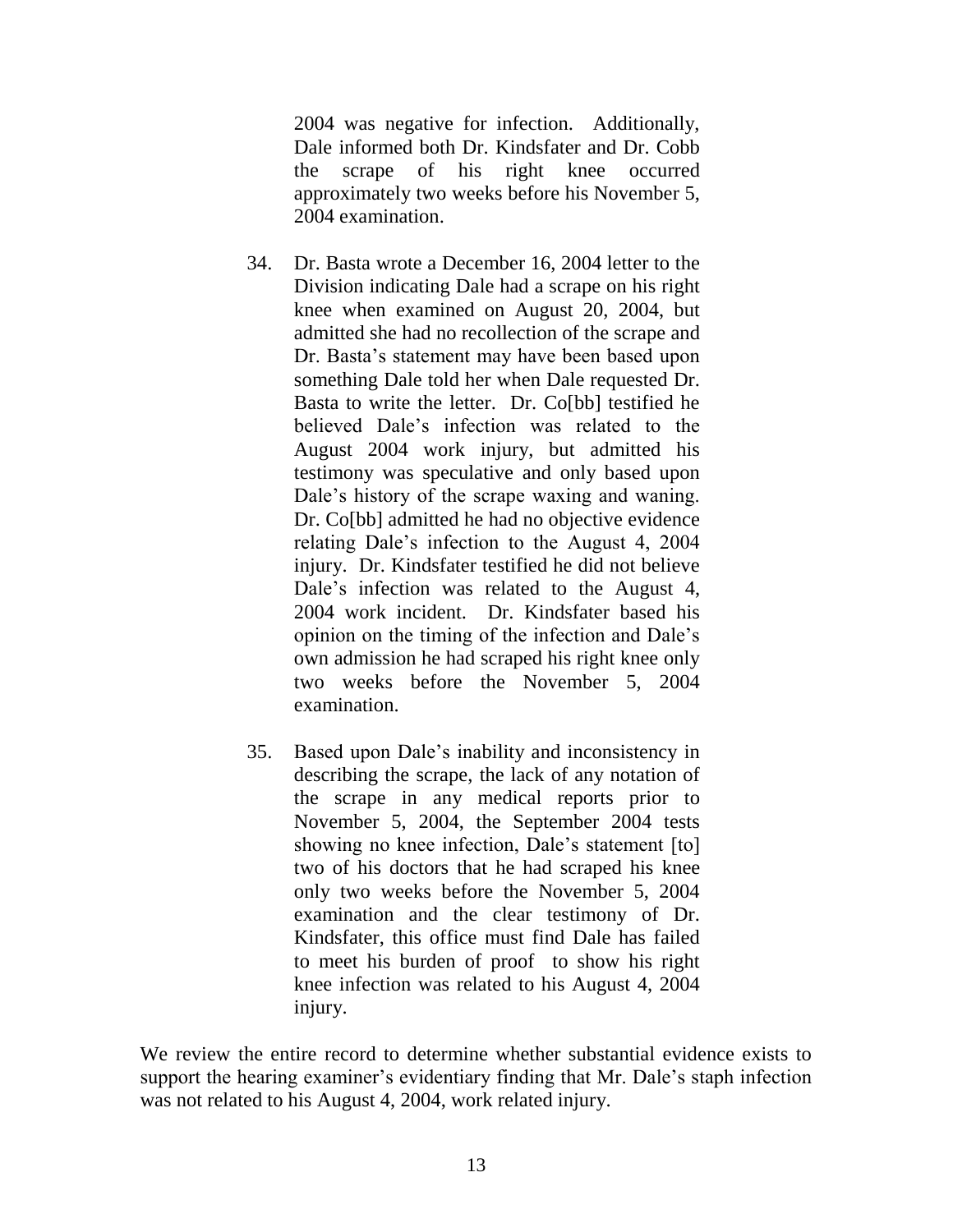[¶37] Both Mr. Dale and his supervisor, Mr. Potter testified that he reported an injury to his right knee on August 4, 2004. Mr. Dale testified that he injured his knee while climbing down from the top of the water truck. He claimed that he scraped his knee. During both parts of the hearing, Mr. Dale testified that the scrape was minor, although his description of the injury varied a little from the first to the second part of the hearing. At the first part of the hearing, he testified there was no blood; during the second part of the hearing, he stated there was a small amount of blood.

[¶38] Mr. Potter testified that Mr. Dale had simply told him that he had slipped and bumped his knee while climbing down the ladder. He was not aware that Mr. Dale had also scraped the knee. Thus, it was undisputed that Mr. Dale slipped climbing off the truck, striking his right knee against something and that he reported the injury to Employer on August 4, 2004.<sup>2</sup> What was in dispute was whether he scraped his knee on that day and whether that same scrape became infected with staph.

[¶39] Mr. Dale continued to have problems with his knee through the late summer and fall of 2004; however, he testified the scrape did not bother him very much. He explained that the scab would "go away" and then return. Mr. Dale testified that his real concern was the condition of his prosthetic implant.

[¶40] Mr. Dale went to Harlan Ribnik, M.D.'s office on August 20, 2004. Dr. Ribnik was a pain consultant whom Mr. Dale had been seeing for continuing pain in his right knee. Dr. Ribnik"s medical records indicate that the examination of his extremities that day did not reveal any changes from his June 25, 2004, examination. No scrape or wound was noted on his knee. At the contested case hearing, Mr. Dale testified that often his knee was not actually examined in Dr. Ribnik"s office.

[¶41] On September 28, 2004, he saw Jean Basta, M.D., an orthopedic surgeon. Dr. Basta"s medical records indicate that she conducted a thorough examination of Mr. Dale's right knee. She did not, however, document any wound or scrape on the knee. Dr. Basta was concerned that Mr. Dale had loosened the prosthesis and ordered further tests. One of the tests involved withdrawing synovial fluid and testing it for infection. The results of that test were negative.

 $\overline{a}$ 

 $2$  The record also contains evidence regarding another work-related injury on August 30, 2004. Mr. Dale apparently hyper-extended his knee that day. There is no indication that the August  $30<sup>th</sup>$ incident had any effect on the right knee scrape or infection.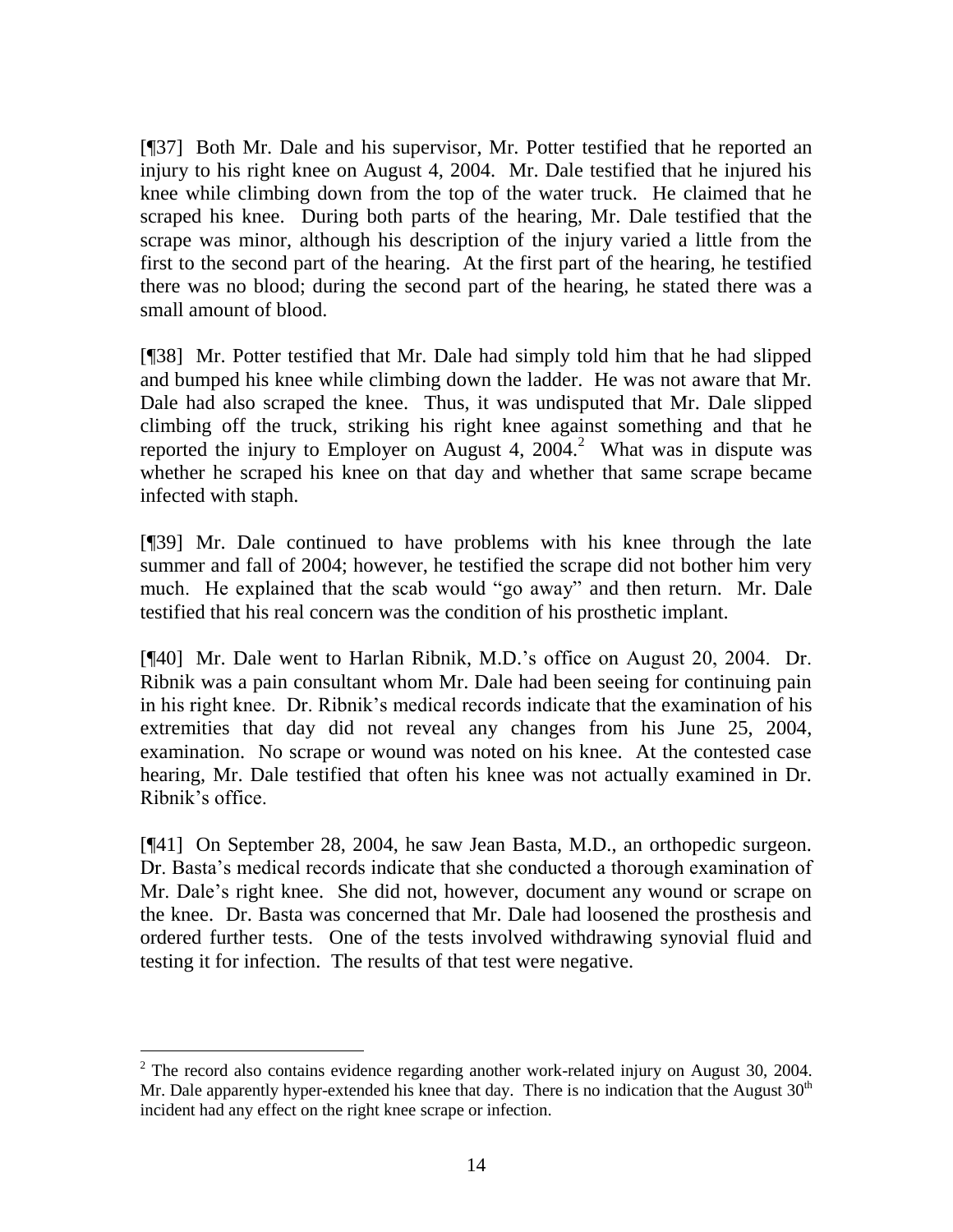[¶42] Mr. Dale again visited Dr. Ribnik"s office on October 15, 2004. The notes from that visit indicate that Mr. Dale had been experiencing worsening pain since he fell from a water truck. Although the notes state that Mr. Dale was physically examined, there was no reference to a scrape, abrasion or wound on his right knee.

[¶43] On November 5, 2004, Mr. Dale saw Dr. Kindsfater. His notes stated that Mr. Dale suffered from chronic knee pain attendant to his prior surgeries and that "a slip at work in August . . . injured this knee and has exacerbated his symptoms to some degree." Also, for the first time, there was a mention of a wound on the knee:

## **CLINICAL FINDINGS:** On exam today [Mr.

Dale) is a pleasant gentleman. He actually has an eschar<sup>3</sup> over the distal portion of one of his old wounds. He says he scraped this a couple of weeks ago. It was just a superficial scrape but now it has turned into rather a full thickness skin lesion with an eschar. I can express just a little bit of goopy type pus from underneath this. There is a mild surrounding erythema but nothing seems to be affecting the knee or deeper tissues. I did go ahead and culture this . . . .

(footnote added). Because the doctor was concerned about the scab, he referred Mr. Dale to a wound care clinic.

[¶44] Mr. Dale saw David K. Cobb, M.D. at the Wound Healing Clinic associated with the Poudre Valley Hospital in Fort Collins, Colorado on November 9, 2004. A patient intake form indicated that Mr. Dale said he had had the scrape for two weeks. By the time Mr. Dale saw Dr. Cobb, the results of the culture had been returned and indicated he had a staph infection. Dr. Cobb immediately admitted Mr. Dale to the hospital for aggressive treatment of his infection. A bone scan performed in the hospital indicated that the infection may have invaded the tibia bone.

[¶45] Dr. Basta"s deposition testimony was admitted into evidence at the contested case hearing. She provided no opinion on the cause of Mr. Dale"s right knee infection. Dr. Basta was questioned about a letter she wrote to the State on December 16, 2004, stating that Mr. Dale had a skin lesion on his knee as a result of an injury on August 10, 2004. However, on cross-examination she confirmed that the notes from her September 28, 2004, examination of Mr. Dale did not

 $\overline{a}$ 

 $3$  An eschar is "a dry crust or scab." Webster's Third New Int'l Dictionary 775 (2002).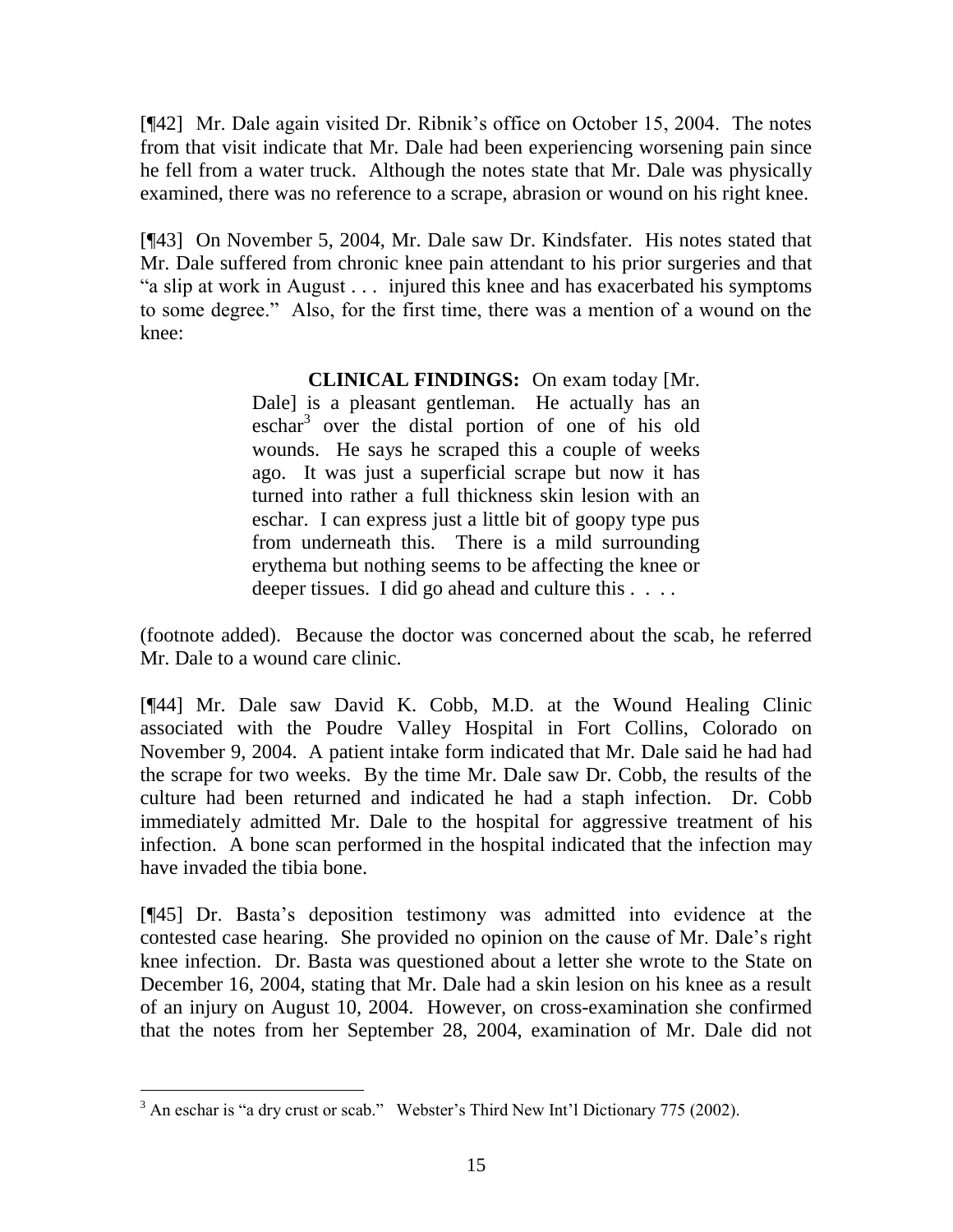mention a skin lesion. Dr. Basta also admitted she could not remember if she had actually seen the skin lesion.

[¶46] Dr. Kindsfater also testified by deposition at the hearing. Dr. Kindsfater testified that he observed a scab or eschar on Mr. Dale"s right knee on November 5, 2004. He stated that Mr. Dale told him he had scraped his knee "a couple of weeks ago. And he said initially it was just a superficial scrape, but then it turned into more than that as time went on." Dr. Kindsfater testified that he believed the fall in August probably exacerbated his symptoms, but that it was unlikely that the knee prosthesis had been loosened. He also testified that he "would not expect that to cause deep infection." With regard to the wound, he stated: "It's my recollection, I think that when he got the scrape on his wound was --- I don"t believe that it was at the time that he slipped. I thought it was later. But I"m not sure about that."

[¶47] Dr. Cobb"s deposition testimony was also admitted into evidence at the contested case hearing. Dr. Cobb testified Mr. Dale told him that he had scraped his knee getting out of a truck in August, and that "it sounded as if it had been a waxing and waning process that had developed into this or evolved into this wound that was not healing." Dr. Cobb also testified that, based upon the history Mr. Dale had given him, "over the preceding few weeks, the process had been that of progressive worsening." Dr. Cobb testified that Mr. Dale"s description of an injury that waxed and waned over time was consistent with an indolent type of staph infection. When specifically questioned about the origin of Mr. Dale"s staph infection, Dr. Cobb testified as follows:

- Q. How can you tell in Mr. Dale"s case whether that infection you saw in November of 2004 was of recent origin versus something that has been there a longer period of time?
- A. Define longer period of time.
- Q. Let me say from August of 2004 versus mid-October 2004?
- A. Well, that's -- admittedly, that is very inexact. And I can't claim to have a corner on truth about this; however, I do think that the fact that the bone scan showed up positive -- showing up positive in early November, to me, would be more suggestive that the infection had been there in some form or fashion for at least a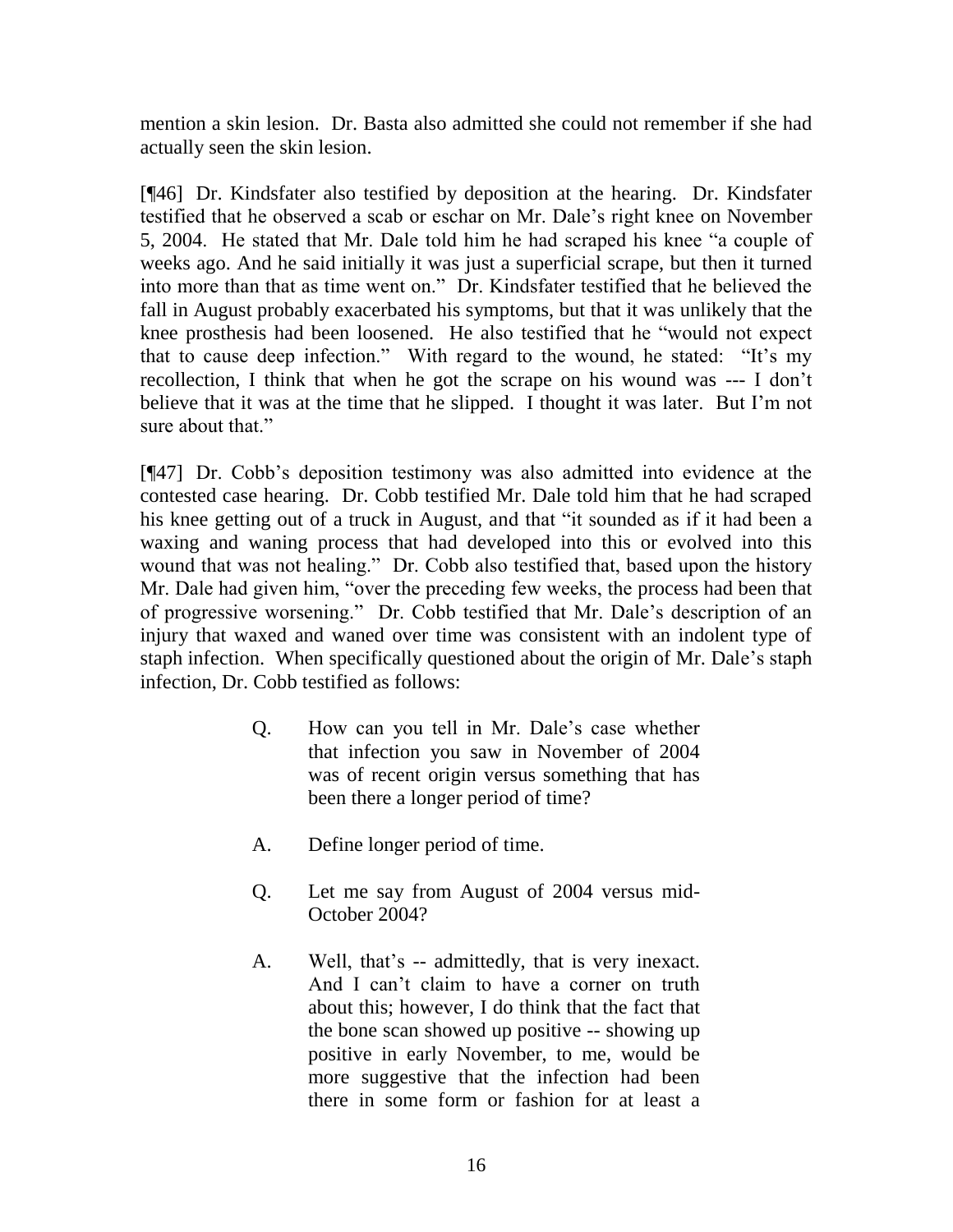period of multiple weeks if not a few months . . . . as opposed to having had this indolent infection just develop a couple of weeks before.

[¶48] On cross-examination, Dr. Cobb acknowledged that Mr. Dale"s patient intake form indicated that he had received the scrape approximately two weeks before and had been treating it with hydrogen peroxide. Dr. Cobb also stated that the only source of information he had about the relationship between the August injury and the November infection was the history Mr. Dale provided. Finally, he testified:

- Q. Doctor, in terms of when the wound occurred, based on your objective findings, we'd be asking you to speculate, correct?
- A. I think so.

[¶49] It is abundantly clear from the parts of the record described above that the evidence in this case was extensive and complex. There was evidence indicating that the wound occurred as Mr. Dale contended in August 2004. However, there was also evidence, especially the medical evidence from doctors Ribnik, Basta, and Kindsfater, indicating that he did not have a wound during the late summer and early fall of 2004. It was the hearing examiner's responsibility to determine the credibility of the witnesses and weigh the evidence, including that obtained from medical experts. *Id.,* ¶ 16, 123 P.3d at 148; *Morgan*, 975 P.2d at 16. The hearing examiner weighed the evidence and concluded there was no causal connection between the August 4, 2004, work related injury and the staph infection diagnosed in November 2004.

[¶50] Mr. Dale claims that the hearing examiner improperly discounted Dr. Cobb"s testimony that he believed the infection was causally related to the August 4, 2004, injury. "[A] hearing examiner is entitled to disregard an expert opinion if he finds the opinion unreasonable, not adequately supported by the facts upon which the opinion is based, or based upon an incomplete and inaccurate medical history provided by the claimant." *Taylor,* ¶ 15, 123 P.3d at 148. *See also*, *Franks v. State ex rel. Wyo. Workers' Safety & Comp. Div.*, 2002 WY 77, ¶ 18, 46 P.3d 876, 879-80 (Wyo. 2002); *Clark v. State ex rel. Wyo. Workers' Safety & Comp. Div.*, 934 P.2d 1269, 1271 (Wyo. 1997). The hearing examiner had a justifiable basis for refusing to accept Dr. Cobb"s opinion. Dr. Cobb admitted that he had to speculate in order to opine that the staph infection was caused by the August 4, 2004, work related injury. Moreover, he conceded that he relied solely on the history Mr. Dale related in reaching that conclusion and that Mr. Dale"s intake form indicated he had only had the wound for two weeks prior to his